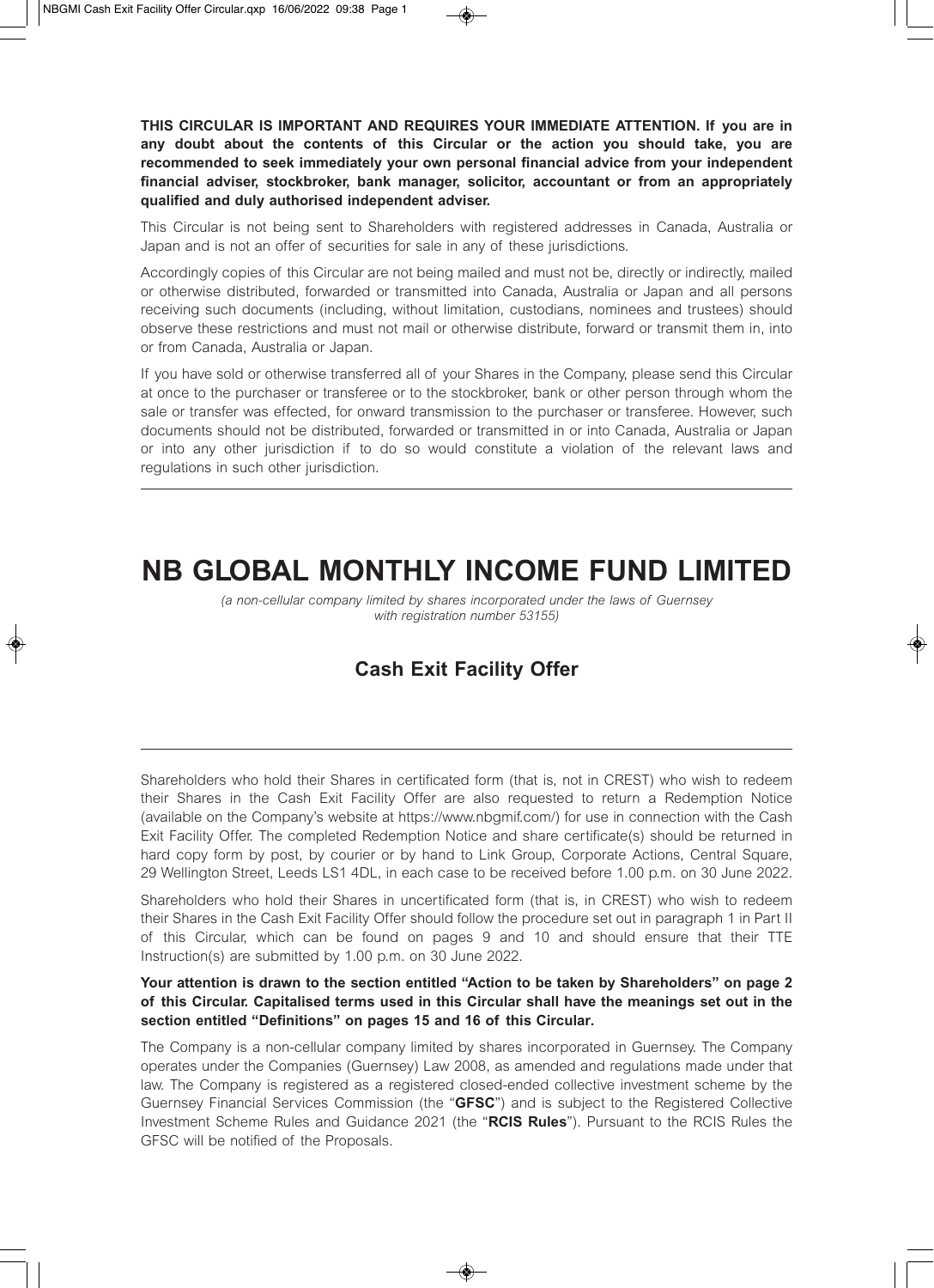## **ACTION TO BE TAKEN BY SHAREHOLDERS**

#### **CASH EXIT FACILITY OFFER**

**IF YOU DO WISH TO REDEEM ANY OF YOUR SHARES PURSUANT TO THE CASH EXIT FACILITY OFFER, YOU SHOULD COMPLETE AND RETURN A REDEMPTION NOTICE (FOR SHARES HELD IN CERTIFICATED FORM) OR SUBMIT A TTE INSTRUCTION FOR SHARES HELD IN UNCERTIFICATED FORM. FOR FURTHER INFORMATION SEE THE INSTRUCTIONS ON PAGES 9 AND 10.** 

**IF YOU DO NOT WISH TO REDEEM ANY OF YOUR SHARES PURSUANT TO THE CASH EXIT FACILITY OFFER, DO NOT COMPLETE OR RETURN A REDEMPTION NOTICE OR TTE INSTRUCTION(S).**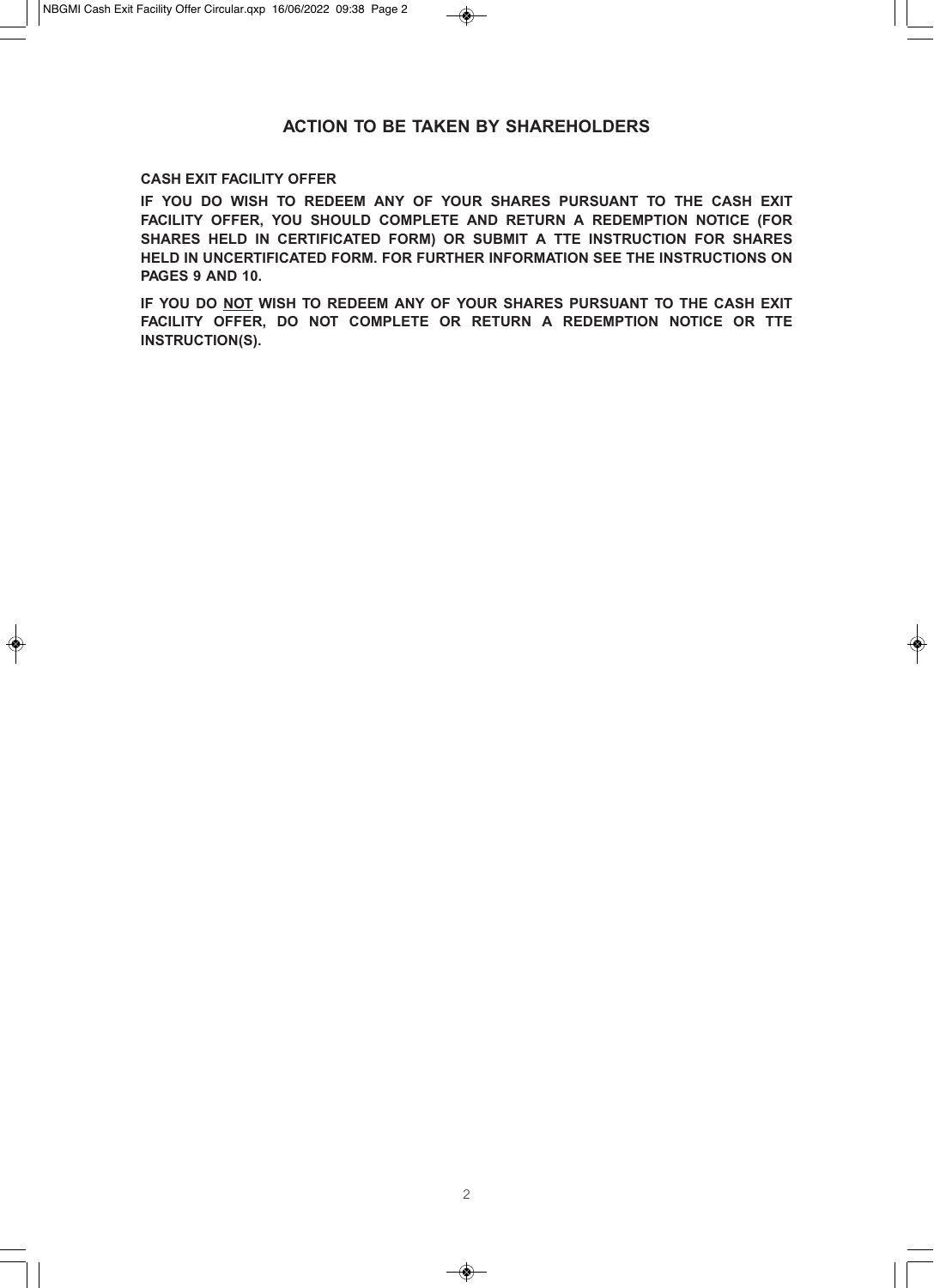## **CONTENTS**

|                       |                                                           | Page           |
|-----------------------|-----------------------------------------------------------|----------------|
|                       |                                                           | $\overline{4}$ |
|                       |                                                           | $\overline{5}$ |
| $\mathbf{1}$ .        |                                                           |                |
| 2.                    |                                                           | 6              |
| $\mathcal{B}_{\cdot}$ |                                                           | $\overline{7}$ |
| 4.                    |                                                           | 8 <sup>8</sup> |
| 5.                    | ACTION TO BE TAKEN BY SHAREHOLDERS IN CONNECTION WITH THE | 8              |
| 6.                    |                                                           | $\mathcal{B}$  |
|                       |                                                           | 9              |
|                       |                                                           | 14             |
| 15                    |                                                           |                |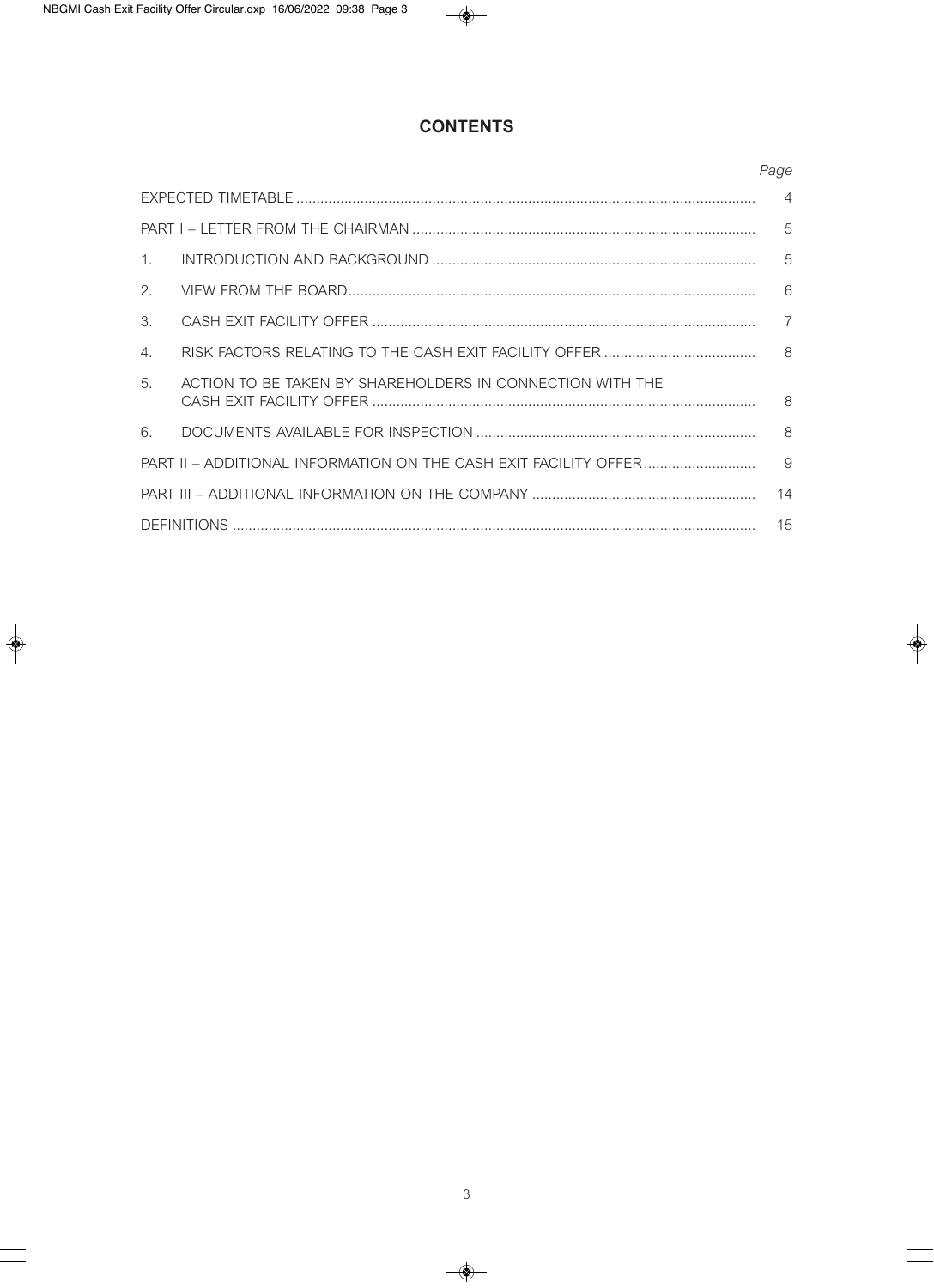## **EXPECTED TIMETABLE**

#### **CASH EXIT FACILITY OFFER**

| Circular sent to Shareholders                                                                                   | 16 June 2022             |
|-----------------------------------------------------------------------------------------------------------------|--------------------------|
| Record Date                                                                                                     | 30 June 2022             |
| Latest time and date for receipt of Redemption Notices and<br>TTE Instructions for the Cash Exit Facility Offer | 30 June 2022             |
| NAV Determination Date                                                                                          | 5 July 2022              |
| Announcement of results of the Cash Exit Facility Offer                                                         | 6 July 2022              |
| Cash Exit Redemption Date                                                                                       | 6 July 2022              |
| Estimated asset realisation period for assets with<br>higher settlement liquidity*                              | 7 July – 17 August 2022  |
| Estimated asset realisation period for assets with<br>lower settlement liquidity*                               | 7 July - 9 November 2022 |
| Estimated date of payment of the first instalment of<br>the Redemption Proceeds**                               | 1 September 2022         |
| Estimated date of payment of the second instalment of<br>the Redemption Proceeds**                              | 23 November 2022         |

*\*\*Absent any unforeseen circumstances and subject to general market conditions, it is currently estimated that the Registrar will be in receipt of the proceeds for the first instalment of the Redemption Proceeds within 30 Business Days of the Cash Exit Redemption Date and will be in receipt of the proceeds for the second instalment of the Redemption Proceeds within 90 Business Days of the Cash Exit Redemption Date.* 

*\*\*Certificated Shareholders will be paid by cheque despatched at the latest known address as indicated on the Shareholders' register. Uncertificated Shareholders will be paid via CREST. Payments will be made within 10 Business Days of the Registrar receiving the proceeds of the Company's assets realised pursuant to the Cash Exit Facility Offer.* 

Each of the times and dates in the above expected timetable may be extended or brought forward without further notice. If any of the above times and/or dates change, the revised time(s) and/or date(s) will be notified to Shareholders by an announcement through a Regulatory Information Service. All references are to London time unless otherwise stated.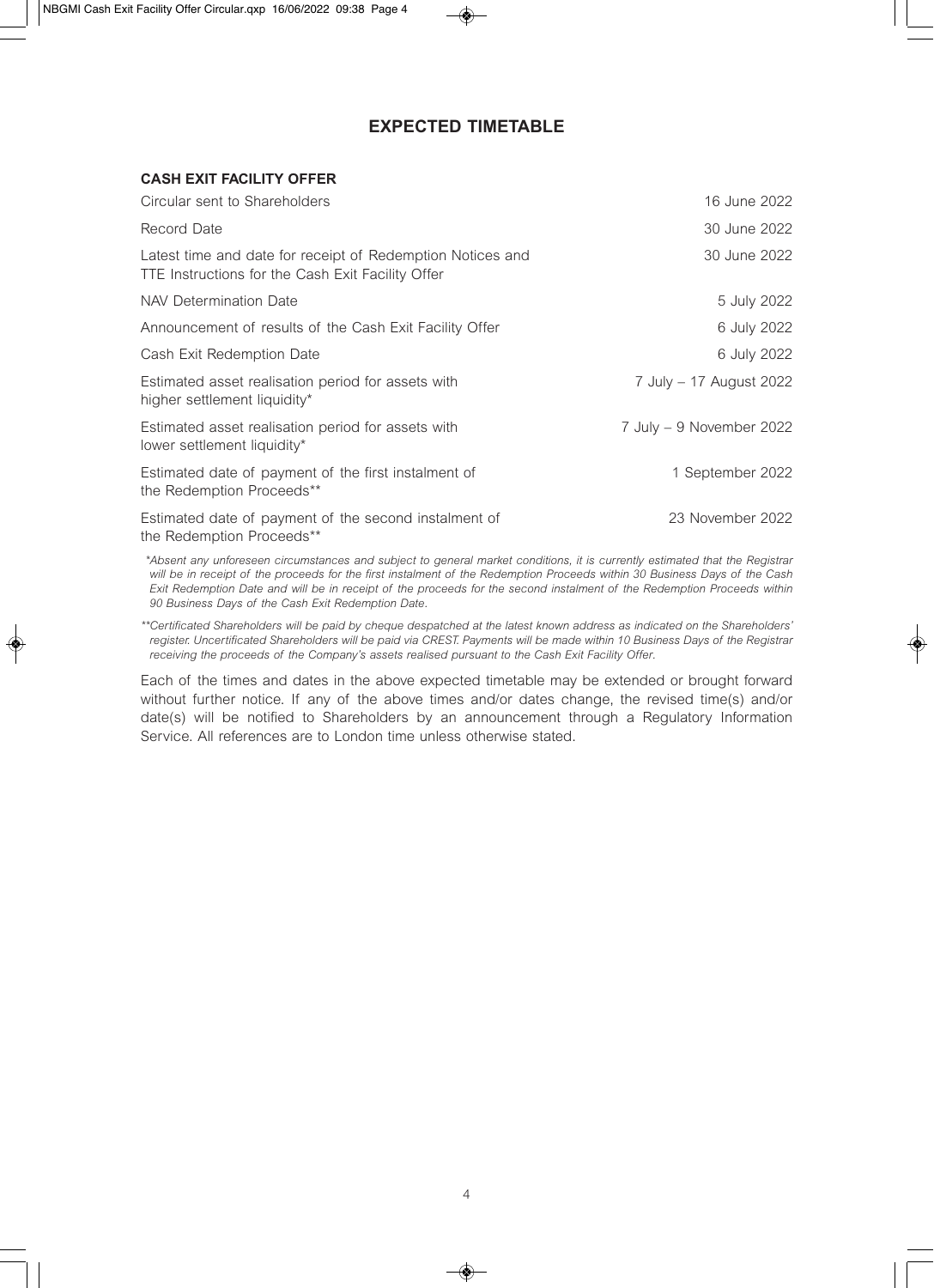**PART I** 

## **LETTER FROM THE CHAIRMAN**

## **NB GLOBAL MONTHLY INCOME FUND LIMITED**

*(a non-cellular company limited by shares incorporated under the laws of Guernsey with registration number 53155)* 

*Directors: Registered office:*  Rupert Dorey (Chairman) Sarnia House Sarnia House Laure Duhot **Le Truchot** Le Truchot **Le Truchot** David Staples St. Peter Port

Guernsey GY1 1GR

16 June 2022

## **CASH EXIT FACILITY OFFER**

Dear Shareholder,

#### **1. INTRODUCTION AND BACKGROUND**

#### **Cash Exit Facility Offer**

In accordance with the discretionary regular cash exit facility that was introduced at the extraordinary general meeting of the Company held on 8 September 2020 (the "**Cash Exit Facility**"), the Board wishes to inform you that it is exercising its discretion to offer eligible Shareholders a partial cash exit opportunity by way of a redemption offer (the "**Cash Exit Facility Offer**"). As per the terms of the Cash Exit Facility, the next such potential exercise of the Board's discretion to offer Shareholders a partial cash exit opportunity by way a redemption offer would be expected to close in December 2022 and subsequent Cash Exit Facility Offers every six months thereafter.

Pursuant to the Cash Exit Facility Offer, Shareholders will be entitled to elect to have up to 25 per cent. of their Shares held at the Record Date redeemed.

The redemption price per Share redeemed pursuant to the Cash Exit Facility Offer will be equal to the Company's published Net Asset Value per Share on 5 July 2022 (the "**NAV Determination Date**"), less 2 per cent.

Following the completion of the Cash Exit Facility Offer, should the NAV of the Company fall beneath £150 million, the Board reiterates that its intention would be to propose a wind-up of the Company.

#### **Timings**

The Board shall be entitled to defer any effective date specified in this Circular and the implementation of the Cash Exit Facility Offer in its absolute discretion to accommodate any legal, regulatory, operational or other requirements that are not resolved prior to or on the relevant effective date.

#### **Cancellation**

If, at any time between the Record Date and the Cash Exit Redemption Date, there is a material adverse change in market conditions such that the Company's ability to realise assets for the purposes of meeting redemption requests, in a manner which is fair as between the redeeming Shareholders and the remaining Shareholders (to the extent that those remaining Shareholders have not participated in the Cash Exit Facility Offer), is in the opinion of the Board, acting reasonably and in good faith, materially impaired or likely to be materially impaired, the Directors may in their absolute discretion cancel the Cash Exit Facility Offer. In the event of any such cancellation as described in this paragraph, no Shares will be redeemed under the Cash Exit Facility Offer.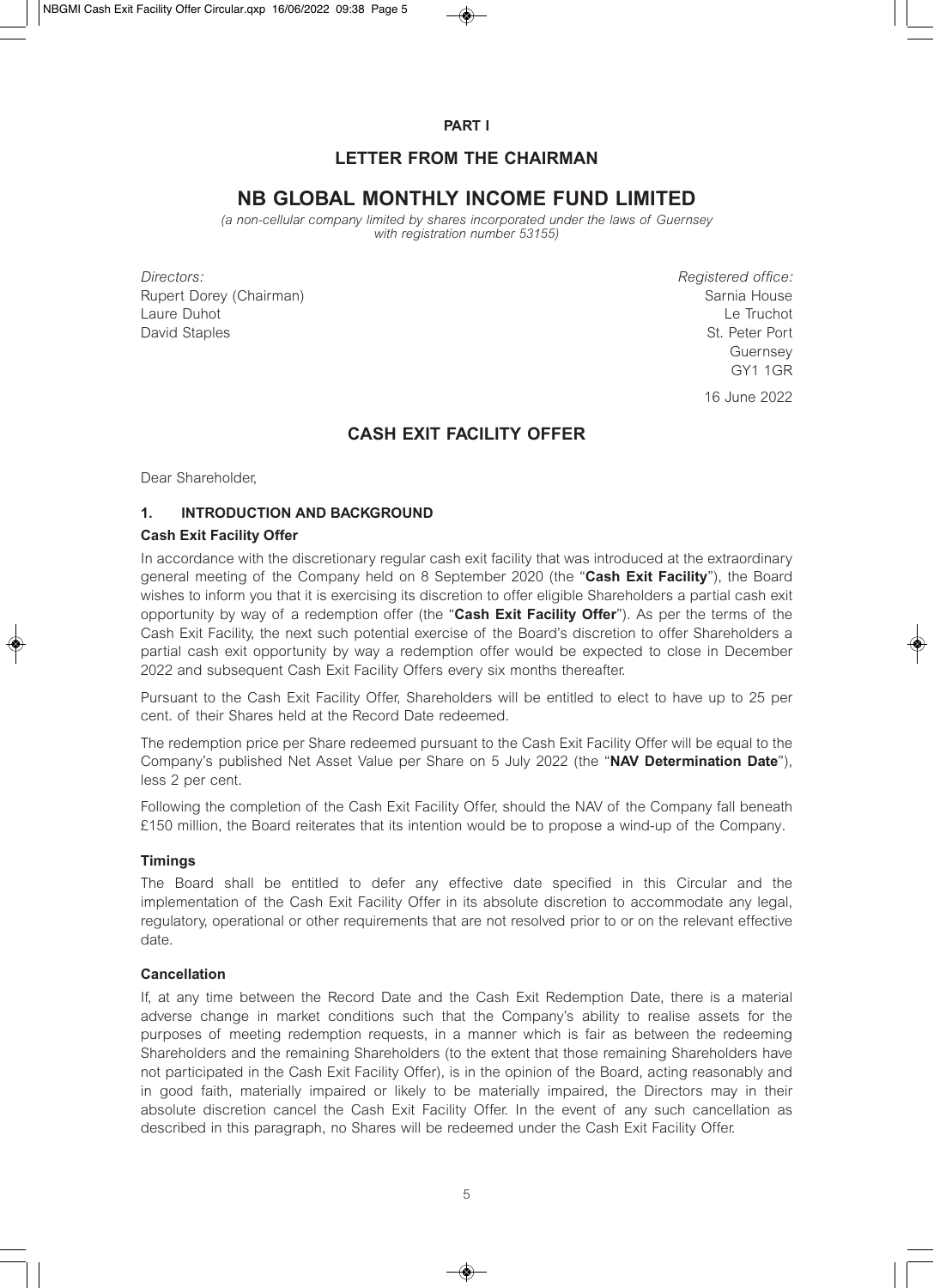#### **2. VIEW FROM THE BOARD**

Whilst it is a matter for individual Shareholders to determine whether to tender Shares for redemption pursuant to the Cash Exit Facility Offer, the Board believes that the Company's Shares continue to be an attractive investment, including for the following reasons:

**Performance** – As of 30 April 2022, the Company has outperformed the 50%/50% S&P Loans/ICE BofA High Yield Index by +152, +242 and +275 basis points (gross of fees), respectively, over the year-to-date period, 1-year period and since inception of the revised investment strategy in September 2020. Given the recent macro volatility due to higher inflation, central bank rate hike expectations and the conflict in eastern Europe, the Company's investment results, both absolute and relative, have demonstrated resilience. Since inception of the revised investment strategy, total annualised returns of 6.68 per cent. (gross of fees) and 5.46 per cent. (net of fees) have provided attractive risk-adjusted total returns and durable income generation.

#### **NB Global Monthly Income Fund Performance**

| As of 30 April 2022             | <b>NB Global</b><br><b>Monthly</b><br>Income<br>Fund $(\%)$<br>(Gross of Fees) | <b>NB Global</b><br><b>Monthly</b><br><b>Income</b><br>Fund $(\%)$<br>(Net of Fees) | 50% S&P<br><b>LSTA Loan/</b><br><b>50% ICE</b><br><b>BOFA Index</b><br>(%) | <b>Value Added</b><br>(% )<br>(Gross of fees) |
|---------------------------------|--------------------------------------------------------------------------------|-------------------------------------------------------------------------------------|----------------------------------------------------------------------------|-----------------------------------------------|
| Month to Date                   | $-1.27$                                                                        | $-1.36$                                                                             | $-1.71$                                                                    | 0.44                                          |
| Trailing 3 Months               | $-2.21$                                                                        | $-2.48$                                                                             | $-2.82$                                                                    | 0.61                                          |
| Year to Date                    | $-2.46$                                                                        | $-2.82$                                                                             | $-2.98$                                                                    | 1.52                                          |
| 1 Year                          | 1.37                                                                           | 0.24                                                                                | $-1.05$                                                                    | 2.42                                          |
| Since inception (30 Sept. 2020) |                                                                                |                                                                                     |                                                                            |                                               |
| (Annualised)                    | 6.68                                                                           | 5.46                                                                                | 3.93                                                                       | 2.75                                          |

Source: Neuberger Berman, as of 30 April 2022. The data above is subject to change without notice. Past performance is not necessarily indicative of future results. As with any investment there is the possibility of profit as well as the risk of loss.

\*The index is not the fund's benchmark and is used for comparison purposes only.

- **Consistent dividends** The Company's objective to generate durable and predictable monthly income for investors through a stable dividend paid monthly has been achieved and the Company expects to continue to deliver on this objective. On 28 April 2022, it was announced that the target distribution for the remainder of 2022 would increase to a rate of 5.8 per cent. of Net Asset Value per annum (as of 22 April 2022) net of fees and expenses.
- **Benefits of best opportunities mandate** Neuberger Berman, the Company's investment manager, employs a "best ideas" approach driven by deep, fundamental credit research that allows focus on issuers that can navigate the more challenging operating environment of higher inflation and slowing real growth. Furthermore, Neuberger Berman's ability to rotate the portfolio based on relative value by issuer, rating, region and sector as well as the flexibility to allocate across the capital structure are particularly beneficial features in the current macroeconomic environment. That said, this has also proven to be the case across a full market cycle with attractive total returns since inception.
- **Outlook for portfolio** Neuberger Berman believes that non-investment grade credit yields are compensating investors for the relatively benign default outlook, will continue to provide durable income and are attractive compared to other fixed income alternatives. Real global GDP growth is estimated to be around trend for 2022 and input costs for many issuers are being passed on to end markets and consumers. However, as real growth slows back towards trend, this will help to alleviate some of the inflationary pressures. Neuberger Berman continues to be focused on the outlook for issuer margins given rising input costs. Mitigating this, however, are strong consumer and business balance sheets and positive GDP growth. Neuberger Berman's global research team continues to monitor the investment thesis for each issuer in the Company's portfolio. Even with the heightened uncertainty, which is resulting in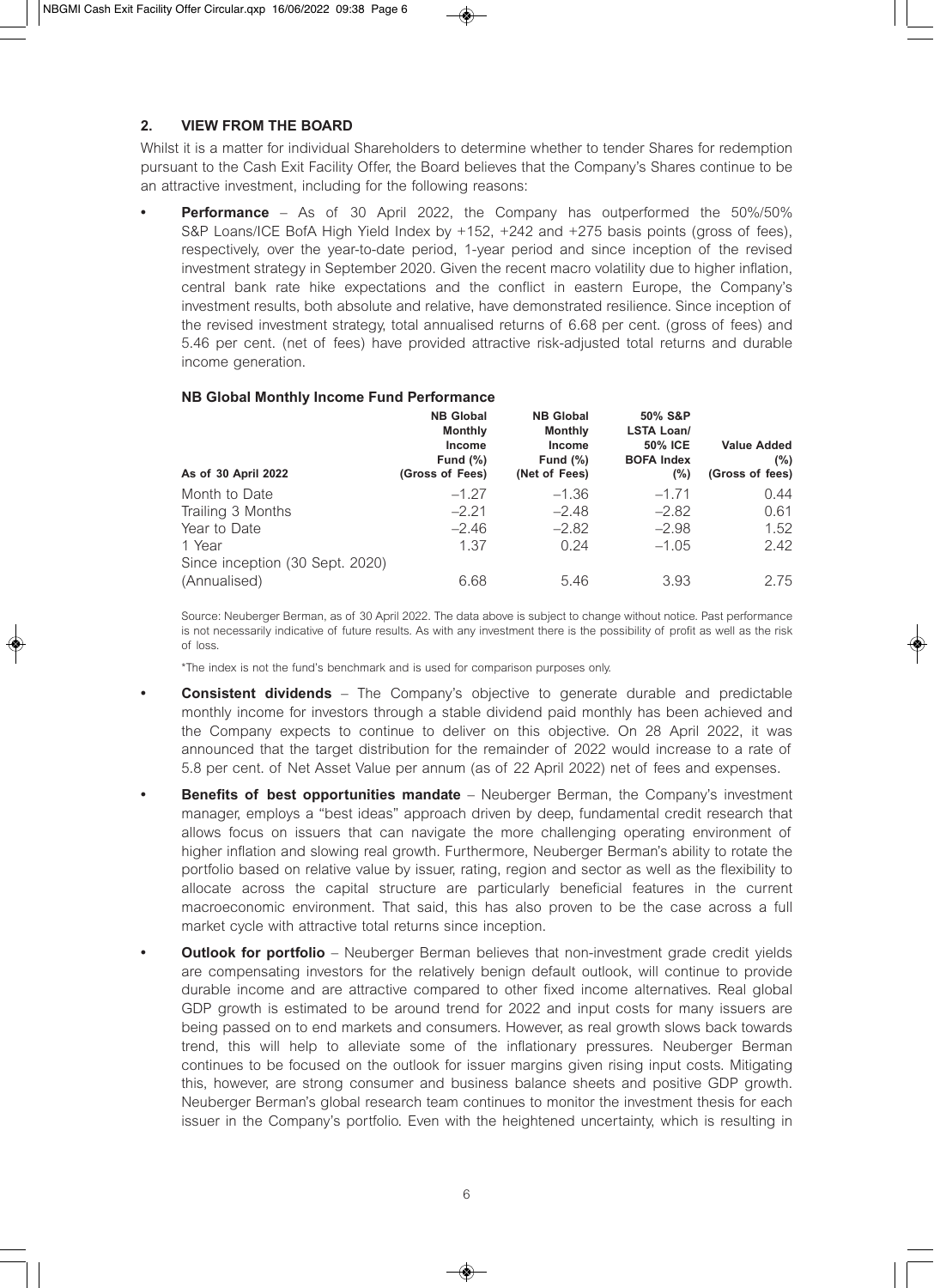short-term volatility, Neuberger Berman believes that its bottom-up, fundamental credit research focused on security selection while seeking to avoid credit deterioration and putting only its "best ideas" into portfolios, positions the Company well to take advantage of the increased volatility.

The Directors do not intend to participate in the Cash Exit Facility Offer in respect of those Shares held by them. Any funds managed by Neuberger Berman which are Shareholders also do not intend to participate in the Cash Exit Facility Offer.

#### **3. CASH EXIT FACILITY OFFER**

The Board is providing Shareholders (other than Shareholders in certain jurisdictions as described in paragraph 2 in Part II of this Circular) with the opportunity to realise by way of redemption up to 25 per cent. of their Shares through participation in the Cash Exit Facility Offer. Further details of how the Cash Exit Facility Offer will operate are set out below.

All Shares that are redeemed will be cancelled with effect from the Cash Exit Redemption Date. Accordingly, once redeemed, Shares will be incapable of transfer and no dividend will be paid in respect of those Shares.

Shareholders should note that the issued share capital of the Company will be reduced as a result of the Cash Exit Facility Offer to the extent that Shares are redeemed. Consequently, the fixed costs of the Company will be spread over fewer Shares.

#### **Mechanics of the Cash Exit Facility Offer**

Pursuant to the Cash Exit Facility Offer, Shareholders will be entitled to elect to have up to 25 per cent. of the Shares held by them as at the Record Date (being 30 June 2022) redeemed.

A Shareholder who requests the redemption of Shares pursuant to the Cash Exit Facility Offer will need to submit a Redemption Notice for Shares held in certificated form or TTE Instruction(s) for Shares held in uncertificated form for the number of Shares that they wish to offer for redemption by 1.00 p.m. on 30 June 2022.

Details on submitting Redemption Notices and TTE Instruction(s) are set out in paragraph 1 in Part II of this Circular.

#### **Proceeds of the Cash Exit Facility Offer**

Following the receipt of the Redemption Notices and/or TTE Instruction(s) from Shareholders, the Shares to be redeemed pursuant to the Cash Exit Facility Offer will be redeemed on the Cash Exit Redemption Date. The redemption proceeds per share that a redeeming Shareholder will receive pursuant to the Cash Exit Facility Offer will be equal to the Company's published Net Asset Value per Share as at the NAV Determination Date, less 2 per cent. (the "**Redemption Proceeds**").

Absent any unforeseen circumstances and subject to general market conditions, the Company expects to realise assets for the purposes of meeting redemption requests under the Cash Exit Facility Offer and to be in receipt of the proceeds of such realisations within 30 to 90 Business Days after the Cash Exit Redemption Date. Although the Company's portfolio contains assets with high trading liquidity (which subject to unforeseen circumstances and general market conditions, the Company estimates will be disposed of in the market within 2 to 3 Business Days of the Cash Exit Redemption Date), the settlement liquidity of the Company's assets varies. The Company estimates that it will receive payment for those assets with higher settlement liquidity, such as bonds and collateralised loan obligations ("**CLOs**"), within 30 Business Days of the Cash Exit Redemption Date. The Company estimates that it will receive payment for those assets with lower settlement liquidity, such as loans and private credit, within 90 Business Days of the Cash Exit Redemption Date. The Company estimates that as at the date of the Circular, 40 per cent. of the assets to be realised in connection with the Cash Exit Facility Offer have higher settlement liquidity, with the remaining 60 per cent. having lower settlement liquidity. Payment of the Redemption Proceeds to each Shareholder redeeming Shares will be made within 10 Business Days of the Registrar receiving such realisation proceeds from the Company.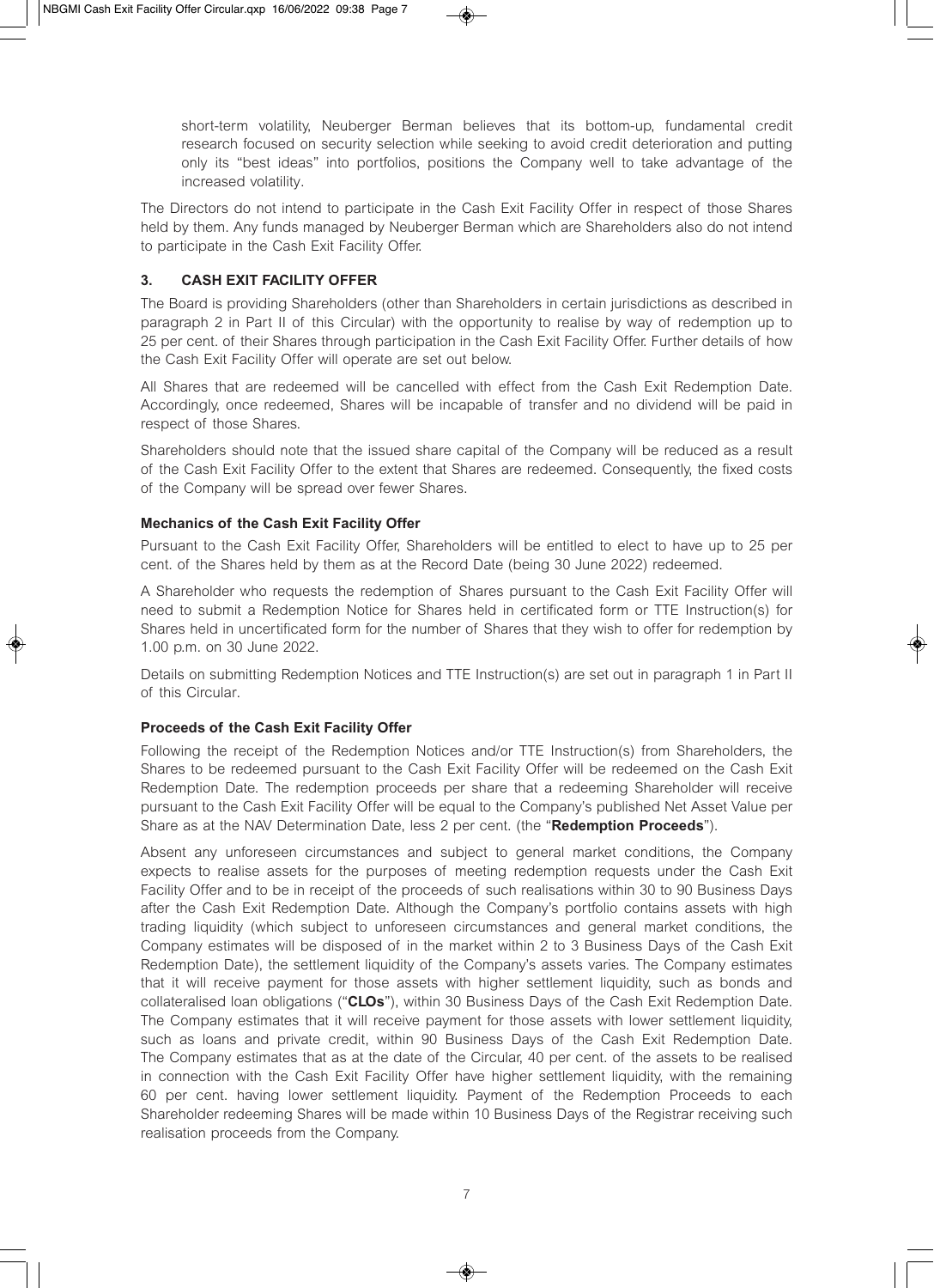The total Redemption Proceeds due to each redeeming Shareholder will therefore be paid in two instalments, the first being paid on or around 1 September 2022, and the second instalment being paid on or around 24 November 2022. The Redemption Proceeds are to be paid in two instalments in order to expedite payment to redeeming Shareholders (to the extent possible). However, Shareholders are nonetheless advised that it may be up to 100 Business Days or more after the Cash Exit Redemption Date before redeeming Shareholders receive full payment pursuant to the Cash Exit Facility Offer.

The redemption of the Shares pursuant to the Cash Exit Facility Offer will constitute a distribution for the purposes of the Companies Law. Accordingly, the Board will follow the procedure for making a distribution set out at section 303 of the Companies Law and will consider the statutory solvency test set out therein. The redemption of the Shares pursuant to the Cash Exit Facility Offer is therefore subject to the Directors being satisfied that the provisions of section 303 of the Companies Law are satisfied at the relevant time.

#### **Details regarding the tax consequences of the Cash Exit Facility are set out in paragraph 4 in Part II of this Circular.**

#### **4. RISK FACTORS RELATING TO THE CASH EXIT FACILITY OFFER**

Shareholders should, when considering participating in the Cash Exit Facility Offer, have regard to the following risk factors.

- <sup>l</sup> Once a Redemption Notice has been served on the Company or a TTE Instruction(s) has been submitted, the relevant Shareholder will be unable to access or otherwise deal in those Shares pending completion (or cancellation) of the Cash Exit Facility Offer. Shares will be held in escrow subject to the completion (or cancellation) of the Cash Exit Facility Offer. In the case of Shareholders who hold their Shares in certificated form (that is, not in CREST), the restriction on dealing shall also apply in respect of all Shares to which any surrendered share certificates relate. A Redemption Notice or TTE Instruction(s), once submitted, may only be withdrawn with the consent of the Company.
- Securities laws in certain jurisdictions may prevent certain Shareholders from participating in the Cash Exit Facility Offer. For more information, please refer to paragraph 2 in Part II of this Circular below.

#### **5. ACTION TO BE TAKEN BY SHAREHOLDERS IN CONNECTION WITH THE CASH EXIT FACILITY OFFER**

Shareholders should note that, if they wish to participate in the Cash Exit Facility Offer, action is required to be taken by them. Information on such action to be taken by Shareholders seeking to participate in the Cash Exit Facility Offer is set out in Part II of this Circular.

#### **6. DOCUMENTS AVAILABLE FOR INSPECTION**

A copy of this Circular has been submitted to the National Storage Mechanism and will shortly be available for inspection at https://data.fca.org.uk/#/nsm/nationalstoragemechanism. This Circular will also be available on the Company's website: https://www.nbgmif.com/.

Yours faithfully Rupert Dorey *Chairman*  16 June 2022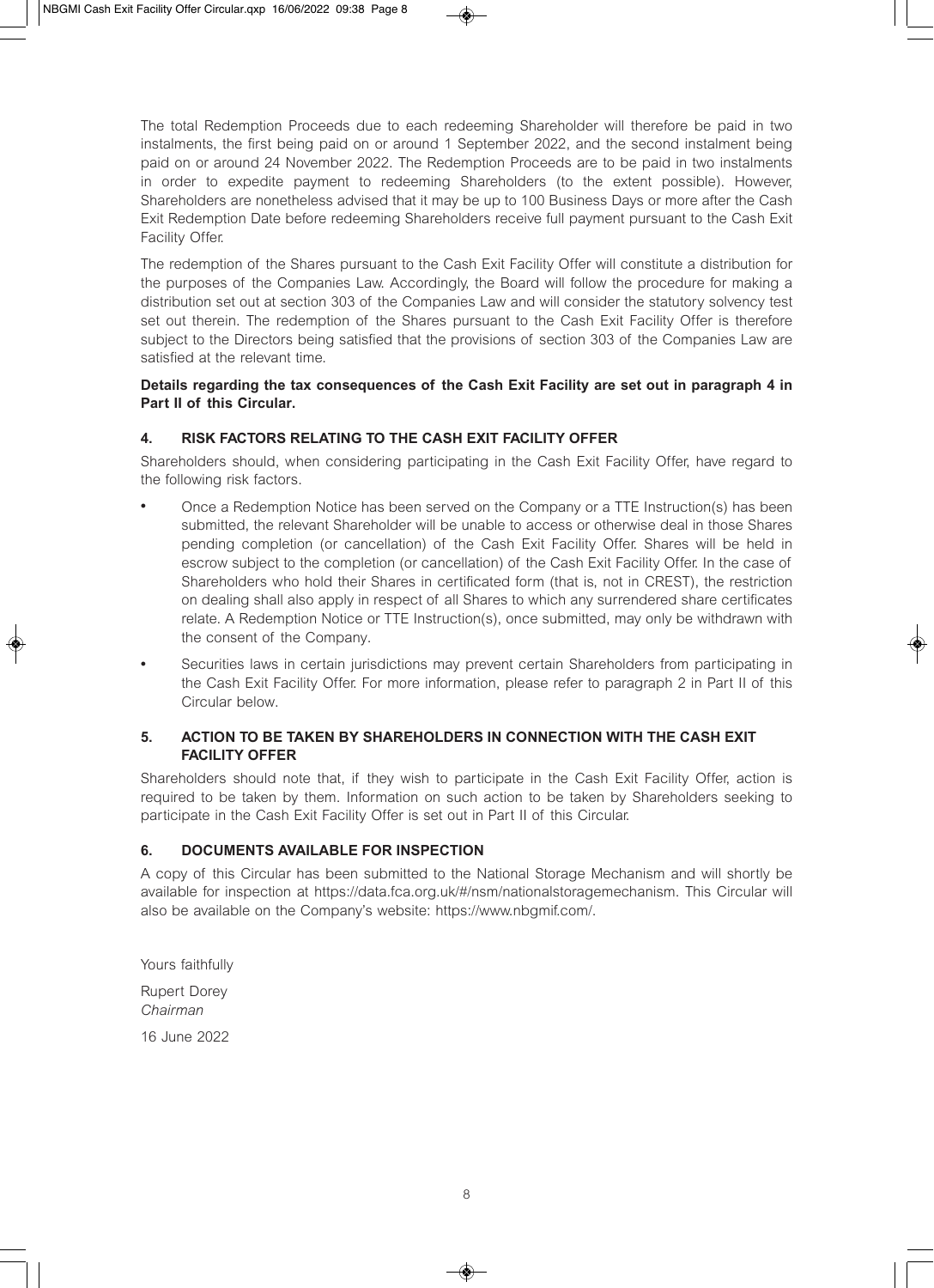#### **PART II**

## **ADDITIONAL INFORMATION ON THE CASH EXIT FACILITY OFFER**

#### **1. ACTION TO BE TAKEN IN CONNECTION WITH THE CASH EXIT FACILITY OFFER Certificated Shareholders**

If you hold your Shares in certificated form (that is, not in CREST) (a "**Certificated Shareholder**") (and are not an Overseas Shareholder excluded from participating in the Cash Exit Facility Offer please see paragraph 2 of this Part II below for full details) and you wish to redeem Shares in the Cash Exit Facility Offer, you should read the Redemption Notice carefully, complete it and return it with the share certificate(s) in respect of the total number of Shares you wish to redeem and such other evidence as the Directors may reasonably require to prove your title and the due execution by you of the Redemption Notice or, if the Redemption Notice is executed by someone other than you, the authority of that other person to do so, in hard copy form by post, by courier or by hand to Link Group, Corporate Actions, Central Square, 29 Wellington Street, Leeds LS1 4DL, in each case to be received **before 1.00 p.m. on 30 June 2022**. The Redemption Notice is available on the Company's website www.nbgmif.com/.

You are entitled to request redemption of up to 25 per cent. of your Shares pursuant to the Cash Exit Facility Offer.

A Redemption Notice may only be submitted in respect of a number of Shares, rather than in respect of a certain value of Shares.

#### **CREST Shareholders**

If you hold your Shares in uncertificated form (that is, in CREST) (a "**CREST Shareholder**") (and are not an Overseas Shareholder excluded from participating in the Cash Exit Facility Offer) and you wish to redeem your Shares in the Cash Exit Facility Offer, you do not need to complete or return a Redemption Notice. You should, however, take (or procure to be taken) the action set out below to transfer (by means of TTE Instruction(s)) the total number of Shares of which you are making a request for redemption in the Cash Exit Facility Offer to an escrow balance, specifying Link Market Services Limited in its capacity as escrow receiving agent under its participant ID referred to below, as soon as possible, and in any event so that the transfer to escrow settles not later than **1.00 p.m. on 30 June 2022**.

You should send (or, if you are a CREST sponsored member, procure that your CREST sponsor sends) a TTE Instruction to Euroclear UK & Ireland Limited for the Shares that you wish to redeem which must be properly authenticated in accordance with its specifications. The TTE Instruction(s) must contain, in addition to the other information that is required for the TTE Instruction(s) to settle in CREST, the following details:

- the number of Shares to be transferred to an escrow balance;
- your CREST participant ID;
- your CREST member account ID;
- the participant ID RA10 of the escrow receiving agent (Link Market Services Limited) in its capacity as a CREST receiving agent;
- <sup>l</sup> the member account ID for the relevant Shares of the escrow receiving agent (Link Market Services Limited), which for the purposes of the Cash Exit Facility Offer is 21744NBG;
- the ISIN for the Shares which is GG00B3KX4Q34;
- the corporate action number for the Cash Exit Facility Offer, which is allocated by Euroclear UK & Ireland Limited and can be found by viewing the relevant corporate actions details in CREST;
- contact name and number to be inserted in the shared note field;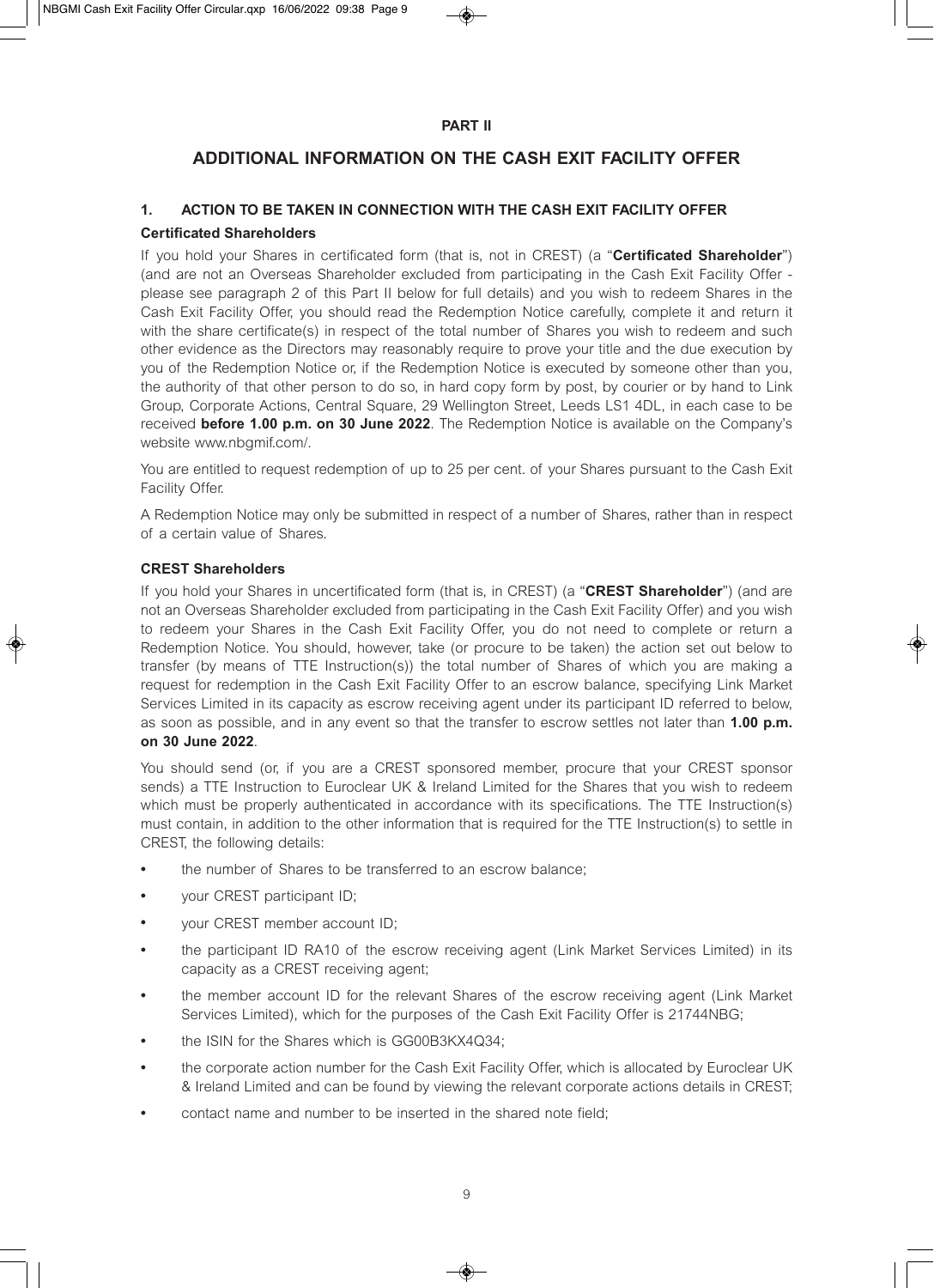- the intended settlement date for the transfer to escrow which should be as soon as practicable and in any event no later than 1.00 p.m. on 30 June 2022; and
- input with the standard delivery instruction priority of 80.

A TTE Instruction may only be submitted in respect of a number of Shares, rather than in respect of a certain value of Shares.

#### **General**

The Company, in its absolute discretion, reserves the right to accept Redemption Notices or TTE Instructions received after 1.00 p.m. on 30 June 2022.

Shareholders should note that once a Redemption Notice has been served on the Company or a TTE Instruction(s) has been submitted, they will be unable to access or otherwise deal in those Shares pending completion (or cancellation) of the Cash Exit Facility Offer. In the case of Shareholders who hold their Shares in certificated form (that is, not in CREST), such restriction shall also apply in respect of all Shares to which any surrendered share certificates relate.

Payment of the proceeds of the Cash Exit Facility Offer shall be subject to any requisite official consents first having been obtained.

Shareholders who have acquired their Shares in the secondary market (or who are otherwise not known to the Registrar) may be required to satisfy the Registrar's anti-money laundering procedures before the Registrar is able to settle any payments due to that Shareholder pursuant to the Cash Exit Facility Offer.

**Shareholders who wish to remain invested in the Company in respect of their entire holding of Shares should** *not* **complete or return a Redemption Notice or arrange for a TTE Instruction to be submitted.** 

#### **2. CASH EXIT FACILITY OFFER RESTRICTED FOR OVERSEAS SHAREHOLDERS**

Overseas laws and regulations may restrict the making of the Cash Exit Facility Offer to Shareholders in certain jurisdictions outside the United Kingdom, the Channel Islands and the Isle of Man without compliance by the Company with any unfulfilled filing, reporting or other requirements. It is the responsibility of each Overseas Shareholder to satisfy themself that the Cash Exit Facility Offer may be made to them and that, if relevant, they may accept such Cash Exit Facility Offer, and that in accepting the Cash Exit Facility Offer, they have complied with all relevant overseas filing, exchange control and other requirements and paid all taxes and fees which may be payable.

The Cash Exit Facility Offer is not being made in or into, or to any Shareholder resident in Canada, Australia, or Japan.

#### **3. NOTICE TO ANY US SHAREHOLDERS**

The Cash Exit Facility Offer is subject to the disclosure and procedural requirements of the United Kingdom which are different from those in the United States. Neither the US Securities and Exchange Commission, nor any securities commission of any state or other jurisdiction of the United States, has approved the Cash Exit Facility Offer or passed upon the adequacy or accuracy of this Circular. Any representation to the contrary is a criminal offence in the United States.

It may be difficult for any US shareholders to enforce their rights or any claims arising out of the US federal securities laws. Any US shareholders may not be able to sue the Company, its affiliates or their officers or directors in a non-US court for any violations of US securities laws. Further, it may be difficult to compel the Company, its affiliates or their officers or directors to subject themselves to a US court's judgment.

Any financial information included in the Circular or other publications of the Company has been prepared in accordance with non-US accounting standards, and thus may not be comparable to financial information of US companies or companies whose financial statements are prepared in accordance with generally accepted accounting principles in the United States.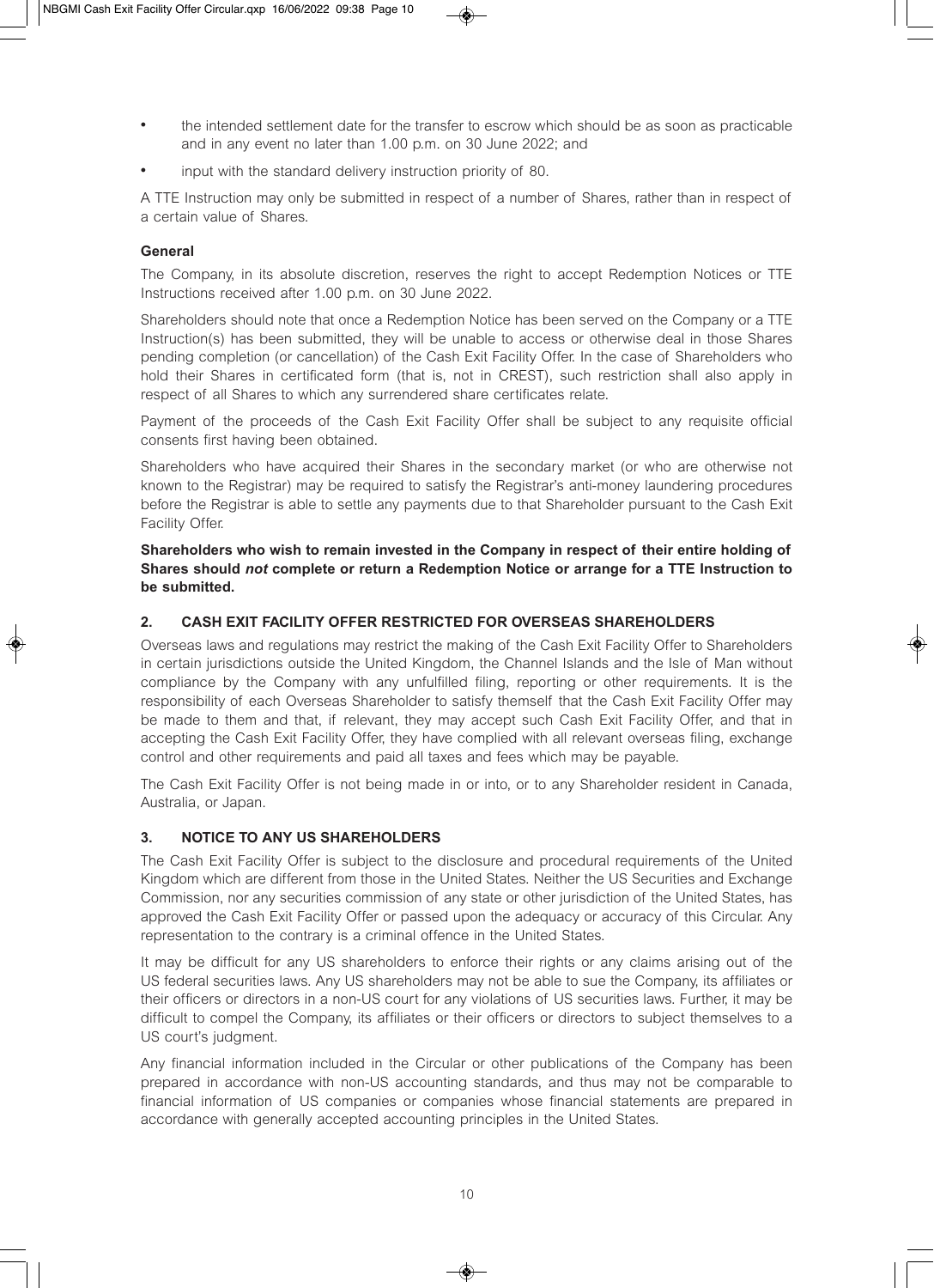To the extent permitted by applicable law in the United Kingdom and in accordance with normal UK market practice, the Company or its nominees or brokers (acting as agents) may from time to time make certain purchases of, or arrangements to purchase, Shares other than pursuant to the Cash Exit Facility Offer. Any such purchases or arrangements to purchase may occur in the open market at prevailing prices or in private transactions at negotiated prices. Information about any such purchases will be disclosed to the extent required in the United Kingdom and (if relevant) will be reported to the Regulatory Information Service of the London Stock Exchange and available on the London Stock Exchange website at http://www.londonstockexchange.com/exchange/news/marketnews/market-news-home.html.

This Circular does not address the US federal income tax considerations applicable to any investment in the Shares or any participation in the Cash Exit Facility Offer. Any US shareholders should consult their own tax advisers regarding the US federal income tax consequences of any such investment or participation.

#### **4. TAXATION**

The following comments are intended only as a general guide to certain aspects of current United Kingdom and Guernsey tax law and published practice, both of which are subject to change, possibly with retrospective effect. The comments are not exhaustive, are of a general nature and do not constitute tax advice and apply only to Shareholders who (except where indicated) are resident for tax purposes in the United Kingdom who hold their Shares beneficially as an investment. They are not intended to be nor should they be construed to be legal or tax advice. They do not address the position of certain classes of Shareholders such as dealers in securities, insurance companies, collective investment schemes, or persons who have, or who are deemed to have, acquired their Shares by reason of or in connection with an office or employment.

This Circular does not address the US federal income tax considerations applicable to any investment in the Shares or any participation in the Cash Exit Facility Offer. Any US shareholders should consult their own tax advisers regarding the US federal income tax consequences of any such investment or participation.

#### **Shareholders who are in any doubt as to their tax position should consult an independent professional adviser.**

#### **United Kingdom Taxation**

#### *The Company*

The Directors have been advised that following certain changes to the United Kingdom tax rules regarding "alternative investment funds" implemented by the Finance Act 2014 and contained in section 363A of the Taxation (International and other Provisions) Act 2010 the Company should not be resident in the UK for UK tax purposes. Accordingly, and provided that the Company does not carry on a trade in the UK (whether or not through a branch, agency or permanent establishment situated therein), the Company will not be subject to UK income tax or corporation tax other than on any UK source income and on certain direct and indirect disposals of UK real estate (in which case special rules apply).

#### *Offshore Fund Rules*

The Company is an "offshore fund" for the purposes of the UK's offshore fund rules. The Company applied to HMRC for approval to treat the Company as a "reporting fund" for these purposes. As this approval was obtained, the Company has been treated as a reporting fund from the beginning of the accounting period which began on 1 January 2020 and is required to calculate its income in accordance with the relevant rules applicable to offshore reporting funds and report the same to investors (as described further below).

Given the nature of its investments, the Company is also considered to be a "bond fund" for the purposes of UK taxation. In this regard, Shareholders are referred to Chapter 3 Part 6 of the UK Corporation Tax Act 2009 and Section 378A Income Tax (Trading and other Income) Act 2005.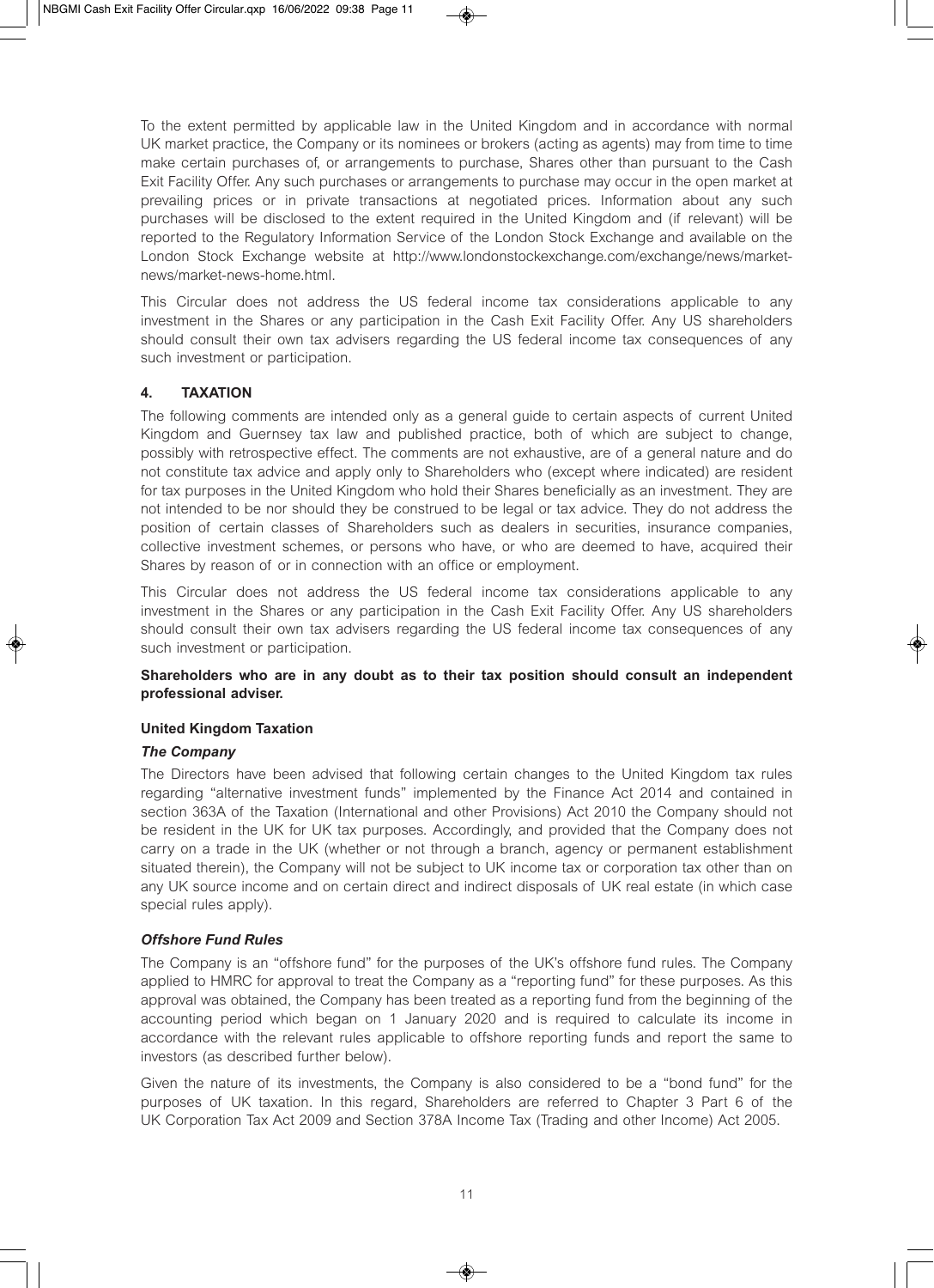Broadly, an offshore fund is treated as a bond fund if, at any time in an accounting period, more than 60 per cent. of the assets attributable to it are "qualifying investments". For these purposes "qualifying investments" include securities and certain other interest-bearing or economically similar investments.

The statements below reflect that the Company is an offshore fund approved by HMRC as a reporting fund and that the Company is a bond fund. It cannot be guaranteed that this treatment will be maintained. Any Shareholder who has any doubt as to the effect of the Company being treated (or not being treated) as such should consult an appropriate professional adviser.

Any Shareholder who is in any doubt as to the tax consequences of holding an interest in a reporting offshore fund which constitutes a bond fund, including the tax treatment of reported income, should consult their own professional advisers without delay.

#### *Income tax*

#### *Individual UK resident Shareholders*

As the holder of an interest in a reporting offshore fund, UK Shareholders who are individuals will be subject to UK tax on income by reference to both:

- (i) distributions actually received from the Company in respect of the Shares; and
- (ii) if the Shareholder is treated as holding Shares at the end of a relevant reporting period, the amount (if any) by which the reported income attributable to their Shares exceeds the amount actually distributed in respect of the Shares for that period (the "excess reporting income amount").

Accordingly, such a Shareholder may be subject to tax on more income than they receive in respect of such Shares.

On the basis that the Company is a bond fund, distributions received and any relevant excess reporting income amount will be taxed as if they were payments of interest at the applicable marginal rate of tax for the individual.

The Company will provide details of any excess reporting income amount per Share to Shareholders who hold an investment in the Company at the end of the relevant reporting period.

Reporting periods will generally be the same as the Company's accounting periods.

#### *UK resident corporate Shareholders*

For Shareholders within the charge to UK corporation tax, the Shares would (for each accounting period of the Shareholder during which the Shares have at any time been a bond fund) be treated as if they were a creditor relationship under the "loan relationships regime". For these purposes, the credits and debits to be brought into account would fall to be determined on the basis of fair value accounting, and the Shareholder would be taxed (or obtain relief from tax) in accordance with such accounting treatment. Accordingly, such persons may be subject to corporation tax on an unrealised increase in the value of their Shares or, as the case may be, obtain relief against corporation tax by reference to an unrealised reduction in the value of their Shares.

#### *Capital gains tax and redemption of Shares under Cash Exit Facility Offer*

#### *Individual UK resident Shareholders*

A disposal of Shares (which for these purposes will include a redemption of such Shares for example under the Cash Exit Facility Offer) by a Shareholder who is an individual should (assuming the Shares constitute an interest in a reporting fund) generally be treated as a disposal of a capital asset subject to capital gains tax and may, depending on the Shareholder's individual circumstances (including the availability of exemptions, reliefs and allowable losses), give rise to a liability to capital gains tax. Shareholders should note that if Shares held by the Shareholder are not, or have ceased to be, treated as a reporting fund, a disposal (including a redemption) of such Shares may be subject to UK tax on income, rather than capital gains tax.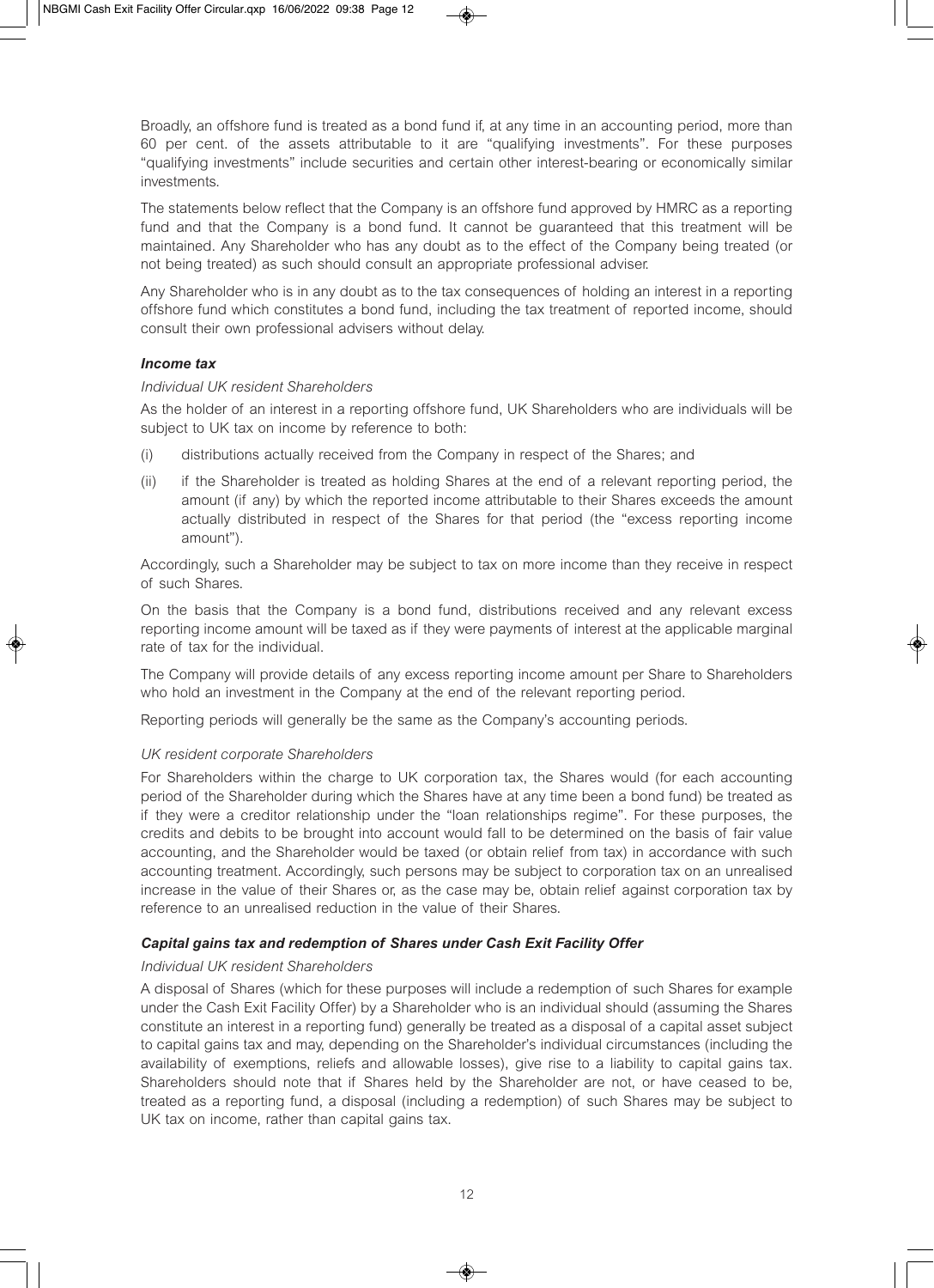#### *UK resident companies*

For Shareholders within the charge to United Kingdom corporation tax, on the basis that the Company is a bond fund, the holding of Shares will be deemed to be a loan relationship for corporation tax purposes and taxed accordingly.

#### *Transactions in Securities*

The attention of Shareholders is drawn to section 684 of the Income Tax Act 2007 (for individuals) and section 731 of the Corporation Tax Act 2010 (for companies), and associated provisions, pursuant to which in certain circumstances HM Revenue & Customs may seek to cancel tax advantages from certain transactions in securities. In the event that such rules were successfully applied, Shareholders may be assessed to tax on a basis different from that set out above, including being taxed on an income basis as opposed to a chargeable gains basis in respect of their disposal of Shares.

#### **Guernsey Taxation**

Guernsey currently does not levy taxes upon capital inheritances, capital gains, gifts, sales or turnover, nor are there any estate duties (save for registration fees and ad valorem duty for a Guernsey Grant of Representation where the deceased dies leaving assets in Guernsey which require presentation of such a Grant).

No stamp duty or similar tax is chargeable in Guernsey on the issue, transfer or redemption of shares in the Company, including a redemption of Shares pursuant to the Cash Exit Facility Offer.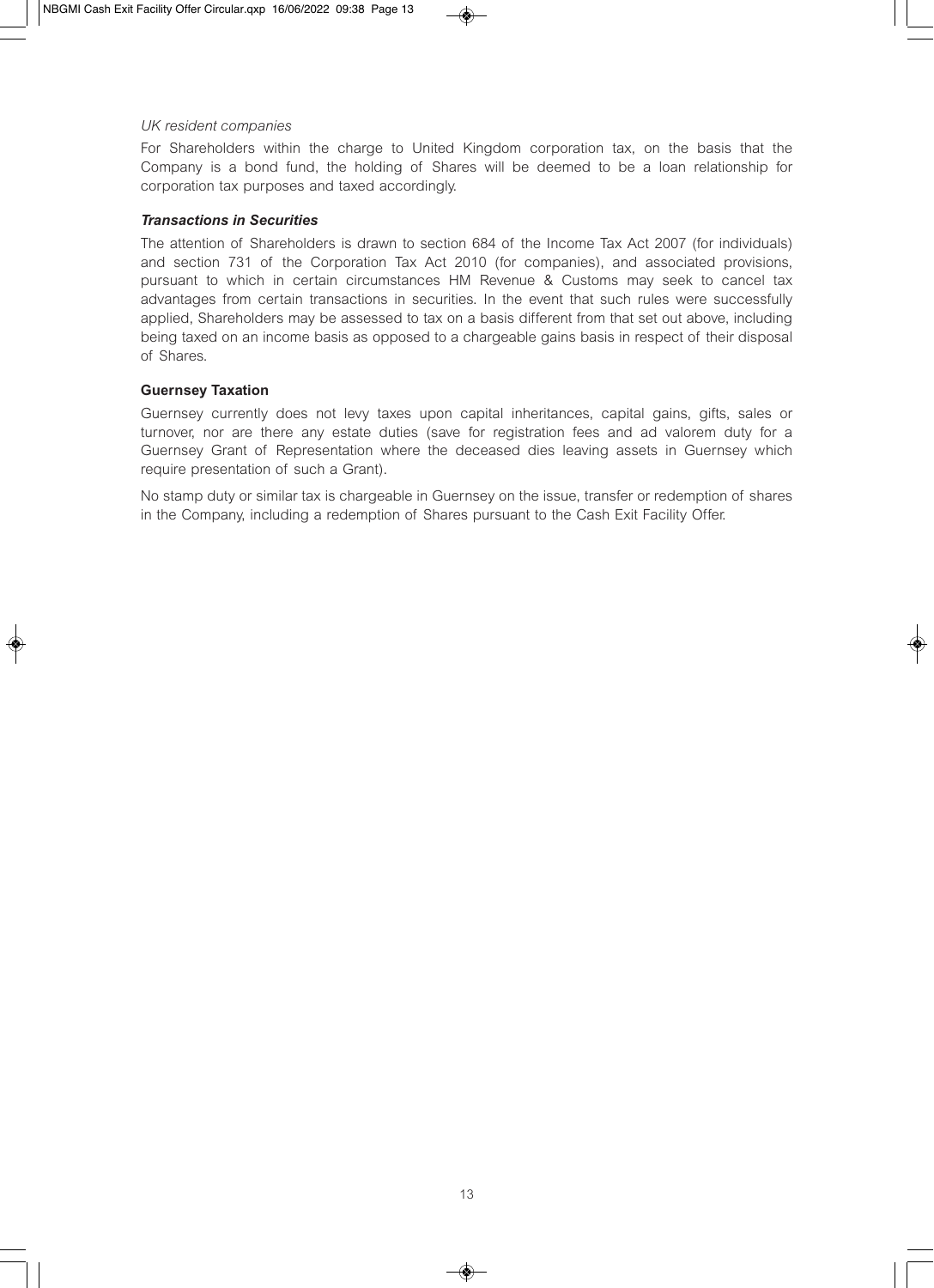#### **PART III**

## **ADDITIONAL INFORMATION ON THE COMPANY**

#### **1. DIRECTORS' AND OTHER INTERESTS**

As at 13 June 2022 (being the latest practicable date prior to the publication of this Circular), the Directors had a beneficial interest in the following number of Shares:

|                           |                  | Percentage of         |
|---------------------------|------------------|-----------------------|
|                           |                  | <b>Ordinary Share</b> |
|                           |                  | capital (excluding    |
|                           |                  | shares held in        |
| Name                      | Number of Shares | <i>treasury</i> )     |
| Rupert Dorey (and spouse) | 245.671          | 0.10                  |
| Laure Duhot               | Nil              | 0.00                  |
| David Staples             | 45,000           | 0.02                  |
| <b>Total</b>              | 290,671          | 0.12                  |

#### **2. MAJOR SHAREHOLDERS' INTERESTS**

As at 26 May 2022 (being the latest practicable date prior to the publication of this Circular), insofar as is known to the Company, the following persons were interested, directly or indirectly, in five per cent. or more of the issued share capital of the Company:

|                          |                  | Percentage of         |
|--------------------------|------------------|-----------------------|
|                          |                  | <b>Ordinary Share</b> |
|                          |                  | capital (excluding    |
|                          |                  | shares held in        |
| Name                     | Number of Shares | <i>treasury</i> )     |
| Neuberger Berman         | 30,569,390       | 12.37                 |
| East Riding of Yorkshire | 13,302,075       | 5.38                  |
| <b>Total</b>             | 43,871,465       | 17.75                 |
|                          |                  |                       |

#### **3. WARRANTS AND OPTIONS**

As at 13 June 2022 (being the latest practicable date prior to the publication of this Circular), there were no warrants or options outstanding to subscribe for equity Shares in the Company.

#### **4. NO SIGNIFICANT CHANGE IN FINANCIAL POSITION**

Save for the changes outlined in this paragraph, there has been no significant change in the financial or trading position of the Company since 31 December 2021 (being the end of the last financial period of the Company for which audited annual financial information has been published).

As at 31 December 2021 As at 31 December 2020

Audited NAV per Share £0.9429 Audited NAV per Share £0.9394

16 June 2022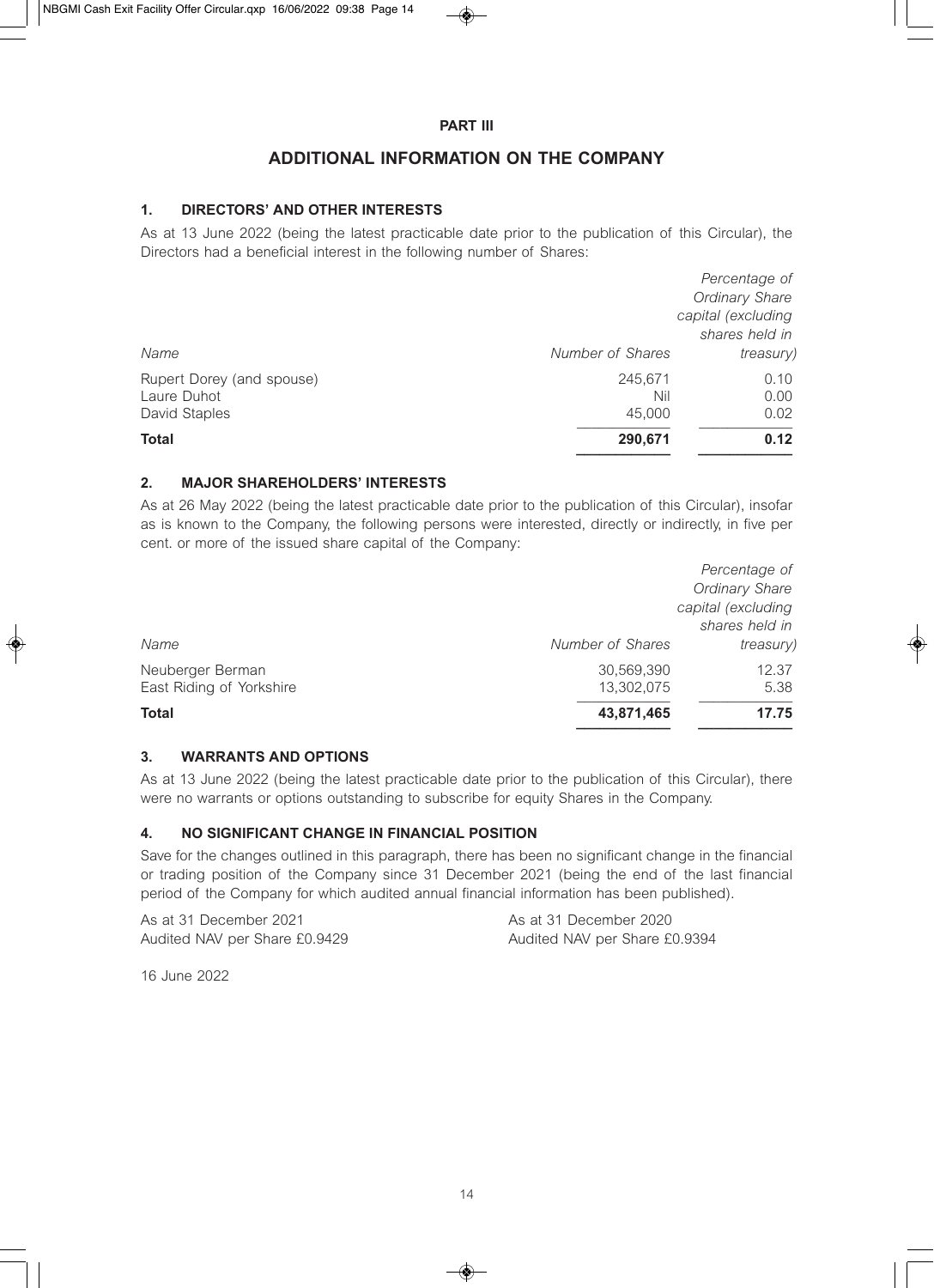## **DEFINITIONS**

The following definitions apply throughout this Circular as well as the Redemption Notice, unless the context otherwise requires:

| "Board" or "Directors"                       | the board of directors of the Company whose names are set<br>out on page 5 of this Circular                                                                                                                                                                                                                                                                                                                          |
|----------------------------------------------|----------------------------------------------------------------------------------------------------------------------------------------------------------------------------------------------------------------------------------------------------------------------------------------------------------------------------------------------------------------------------------------------------------------------|
| "Business Day"                               | a day on which the London Stock Exchange and banks in<br>Guernsey are normally open for business                                                                                                                                                                                                                                                                                                                     |
| "Cash Exit Facility"                         | has the meaning given in paragraph 1 in Part I of this Circular                                                                                                                                                                                                                                                                                                                                                      |
| "Cash Exit Facility Offer"                   | the offer by the Company to Shareholders to request<br>redemption of up to 25 per cent. of the Shares held by them as<br>at the Record Date                                                                                                                                                                                                                                                                          |
| "Cash Exit Redemption Date"                  | the date on which Shares to be redeemed pursuant to the<br>Cash Exit Facility Offer will be redeemed, being 6 July 2022                                                                                                                                                                                                                                                                                              |
| "Certificated Shareholder"                   | has the meaning given in paragraph 1 in Part II of this Circular                                                                                                                                                                                                                                                                                                                                                     |
| "Circular"                                   | this document                                                                                                                                                                                                                                                                                                                                                                                                        |
| "Companies Law"                              | the Companies (Guernsey) Law, 2008, as amended from time<br>to time                                                                                                                                                                                                                                                                                                                                                  |
| "Company"                                    | NB Global Monthly Income Fund Limited                                                                                                                                                                                                                                                                                                                                                                                |
| "CREST"                                      | the system for the paperless settlement of trades in securities<br>and the holding of uncertificated securities operated by<br>Euroclear                                                                                                                                                                                                                                                                             |
| "CREST Shareholder"                          | has the meaning given in paragraph 1 in Part II of this Circular                                                                                                                                                                                                                                                                                                                                                     |
| "GFSC"                                       | the Guernsey Financial Services Commission                                                                                                                                                                                                                                                                                                                                                                           |
| "Net Asset Value" or "NAV"                   | the total assets of the Company less its total liabilities<br>(including accrued but unpaid fees) or, where relevant, the total<br>assets attributable to the Shares less the total liabilities<br>attributable the Shares (including the relevant proportion of<br>accrued but unpaid fees) in each case valued in accordance<br>with the Company's accounting policies adopted by the<br>Company from time to time |
| "RCIS Rules"                                 | the Registered Collective Investment Scheme Rules and<br>Guidance 2021                                                                                                                                                                                                                                                                                                                                               |
| "Record Date"                                | 30 June 2022                                                                                                                                                                                                                                                                                                                                                                                                         |
| "Redemption Notice"                          | the Redemption Notice for use by Shareholders holding Shares<br>in certificated form who wish to participate in the Cash Exit<br>Facility Offer                                                                                                                                                                                                                                                                      |
| "Redemption Proceeds"                        | has the meaning given in paragraph 3 in Part I of this Circular                                                                                                                                                                                                                                                                                                                                                      |
| "Regulatory Information Service"<br>or "RIS" | means a primary information provider service approved to<br>disseminate regulatory information to the market by the United<br>Kingdom Financial Conduct Authority                                                                                                                                                                                                                                                    |
| "Registrar"                                  | Link Group                                                                                                                                                                                                                                                                                                                                                                                                           |
| "Shareholders"                               | holders of Shares                                                                                                                                                                                                                                                                                                                                                                                                    |
| "Shares"                                     | the ordinary shares of no par value in the capital of the                                                                                                                                                                                                                                                                                                                                                            |